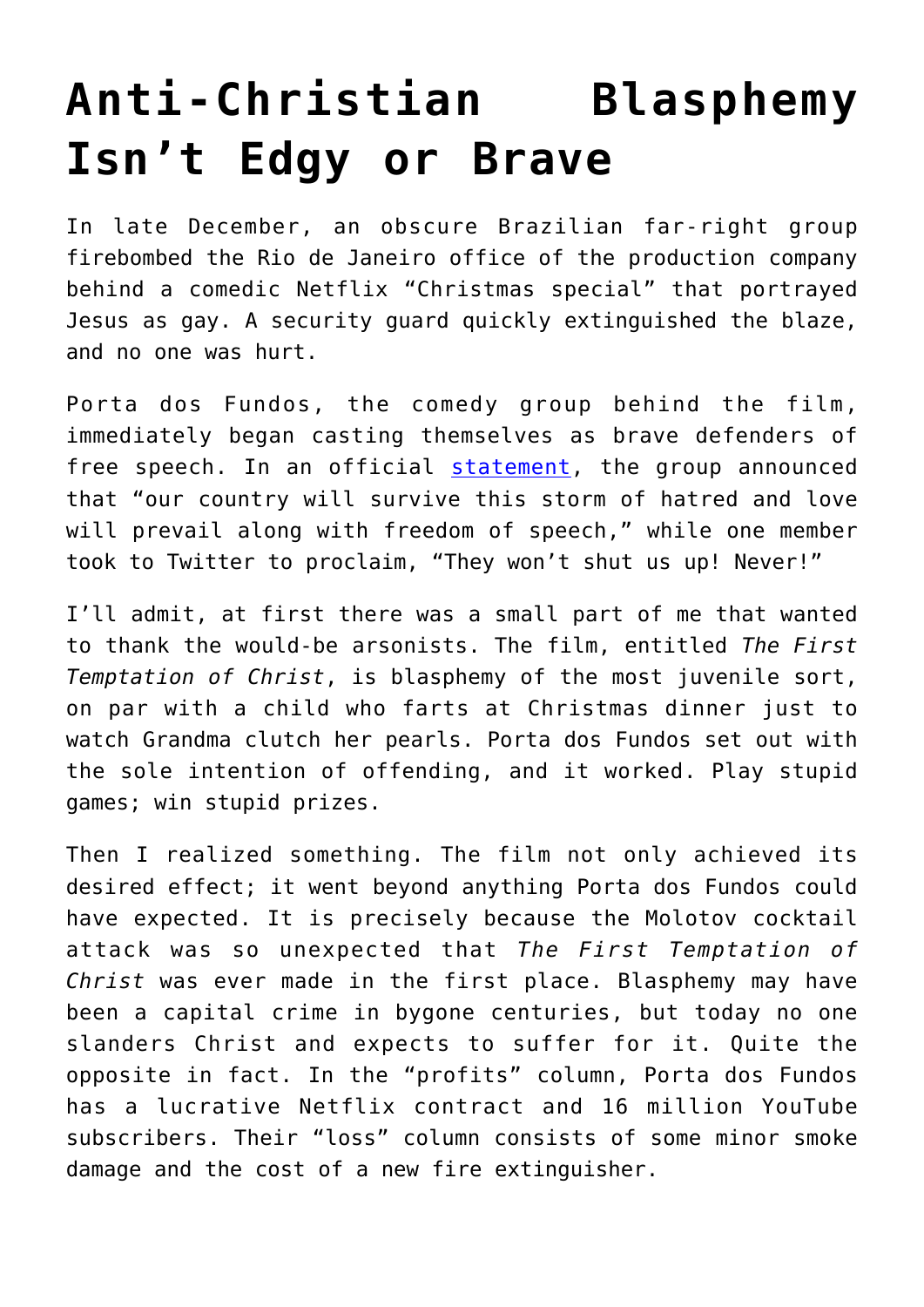I'm not the first to make this observation. At the 2016 Chicago Humanities Festival, feminist scholar Camille Paglia [railed against](https://www.youtube.com/watch?v=kyPUH825Bjk) the "completely hollow" type of "transgressive gesture" that defines contemporary art:

*Once, if you made an avant-garde gesture, there was a price to be paid for it… Since the 80s, what is the price paid?… You take something from Catholic iconography—always Catholic, right? Never Jewish, never Muslim… and do something scandalous to it and you will be written up… in the New York Times… You will get a grant from the National Endowment of the Arts… You will be hired by the University of Chicago… or Berkeley, or UCLA.*

The blasphemy of *The First Temptation of Christ* is not only safe and boring. It's hypocritical. There's a reason Porta dos Fundos made a gay Jesus movie instead of a gay Mohammad movie. Most Christians are fully onboard with the values of free speech and freedom of religion, which are arguably themselves products of a Christian worldview. Even [a band T-shirt with](https://www.rollingstone.com/music/music-news/the-story-of-the-most-controversial-shirt-in-rock-history-61183/) [the slogan](https://www.rollingstone.com/music/music-news/the-story-of-the-most-controversial-shirt-in-rock-history-61183/) "Jesus is a C\*\*\*," the most blasphemous statement its designers could think of, resulted in nothing more than a few brief arrests and perfunctory fines.

Depictions of Mohammad, on the other hand, have led to death threats, riots, and terrorist attacks, including [the 2015](https://www.independent.co.uk/news/world/europe/charlie-hebdo-shooting-10-killed-as-shots-fired-at-satirical-magazine-headquarters-according-to-reports-9962337.html) [massacre](https://www.independent.co.uk/news/world/europe/charlie-hebdo-shooting-10-killed-as-shots-fired-at-satirical-magazine-headquarters-according-to-reports-9962337.html) of 12 people at the offices of French satirical magazine *Charlie Hebdo*. Many artists and organizations that portray themselves as heroes of free expression often cower when certain Muslims threaten to make them put some skin in the game. New York's Metropolitan Museum of Art, for example, temporarily removed paintings depicting Islam's Prophet back in 2010, but it had no problem [offending Christians with its](https://www.washingtonexaminer.com/opinion/the-met-gala-was-a-parade-of-hypocrisy-and-blasphemy) [2018 Gala theme](https://www.washingtonexaminer.com/opinion/the-met-gala-was-a-parade-of-hypocrisy-and-blasphemy).

Christianity is the perfect target for pseudo-provocateurs, who get to seem edgy without suffering any of the consequences